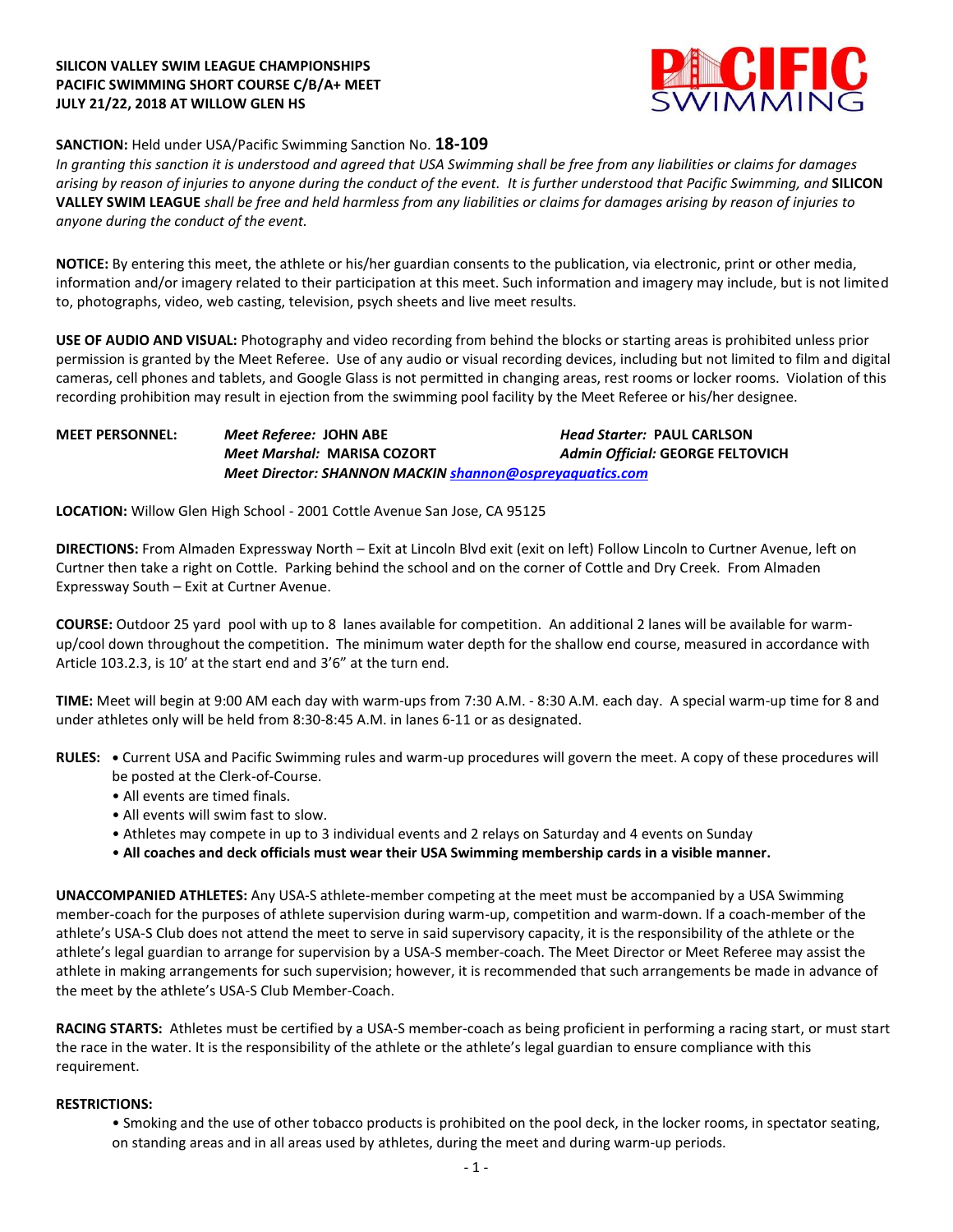- Sale and use of alcoholic beverages is prohibited in all areas of the meet venue.
- No glass containers are allowed in the meet venue.
- No propane heater is permitted except for snack bar/meet operations.
- All shelters must be properly secured.
- Changing into or out of swimsuits other than in locker rooms or other designated areas is prohibited.

• Destructive devices, to include but not limited to, explosive devices and equipment, firearms (open or concealed), blades, knives, mace, stun guns and blunt objects are strictly prohibited in the swimming facility and its surrounding areas. If observed, the Meet Referee or his/her designee may ask that these devices be stored safely away from the public or removed from the facility. Noncompliance may result in the reporting to law enforcement authorities and ejection from the facility. Law enforcement officers (LEO) are exempt per applicable laws.

 Operation of a drone, or any other flying apparatus, is prohibited over the venue (pools, athlete/coach areas, spectator areas and open ceiling locker rooms) any time athletes, coaches, officials and/or spectators are present.

• **No tent set up on deck**

### **ELIGIBILITY:**

• Athletes must be current members of USA-S and enter their name and registration number on the meet entry card as they are shown on their Registration Card. If this is not done, it may be difficult to match the athlete with the registration and times database. The meet host will check all athlete registrations against the SWIMS database and if not found to be registered, the Meet Director shall accept the registration at the meet (a \$10 surcharge will be added to the regular registration fee). Duplicate registrations will be refunded by mail.

• All athletes must be members of SVSL clubs - BAY, CSC, OAQ, GATO or SCSC (MAKO). Athletes may enter any event regardless of the times they've achieved.

• Entries with **"NO TIME"** will be Accepted

• Disabled athletes are welcome to attend this meet and should contact the Meet Director or Meet Referee regarding any special accommodations on entry times and seeding per Pacific Swimming policy.

• Athletes 19 years of age and over may compete in the meet for time only, no awards. Such swimmers must have met standards for the 17-18 age group.

• The athlete's age will be the age of the athlete on the first day of the meet.

**ENTRY PRIORITY:** This is a team entered meet. All team entries must be submitted in HyTek Commlink format. Teams' individual and relay electronic data entry files are to be emailed by 7:00 P.M. Thursday July 12, 2018 to[: oaqmm2@gmail.com](mailto:oaqmm2@gmail.com). The electronic data entry files will have precedence in a discrepancy. Payments must be made with a single team check written to the "SVSL" accompanied by a signed hard copy of the HyTek Individual Meet Entries Report by Name. Check must be delivered to Shannon Mackin no later than the start of the competition on Saturday, July 22, 2017. No late or deck entries will be accepted. No refunds will be made.

**ENTRY FEES:** \$4.00 per event plus an \$8.00 participation fee per athlete. \$9.00 per relay. Make your "one team check" payable to: "SVSL" and give to Shannon Mackin at the swim meet.

**CHECK-IN:** All events will be pre seeded. No check in required.

**SCRATCHES:** Any athletes not reporting for or competing in an individual timed final event that they have checked in for shall not be penalized.

**AWARDS: Saturday Awards:** Distinctive awards for 1st-3rd and ribbons 4th through 10th place in single age groups. There will be team trophies for the top 3 teams with a special award for the team with the highest points per athlete. Individual high point awards for 1 through 3 for boys and girls in the following ages 6,7,8,9,10,11,12,13,14,15,16,17,18. Athletes achieving new "PC-A" times will be awarded "A" medals by their own swim club.

#### **SCORING:**

|               | <sup>"</sup> " Place | n <sup>nd</sup> Place | 3 <sup>rd</sup> Place | 4 <sup>th</sup> Place | <sup>th</sup> Place | S <sup>tn</sup> Place | 7 <sup>th</sup> Place | 8 "Place | $9tn$ Place | 10" Place |
|---------------|----------------------|-----------------------|-----------------------|-----------------------|---------------------|-----------------------|-----------------------|----------|-------------|-----------|
| Individual    | --                   |                       |                       |                       |                     |                       |                       |          |             |           |
| <b>Relays</b> | יי<br>"              | ŦО                    | 16                    | 14                    | --                  | 10                    |                       |          |             |           |

**Sunday Awards:** 9 & Up events will be awarded ribbons for the 1-8 place finishers in the 9-10, 11-12, 13-14, & 15-18 age groups. 11 & Up events will be awarded ribbons for the 1-8 place finishers in the 11-12, 13-14, & 15-18 age groups. 12 & UN events will be awarded ribbons 1-8 place finishers in the 6 & Un, 7-8, 9-10, & 11-12 age groups.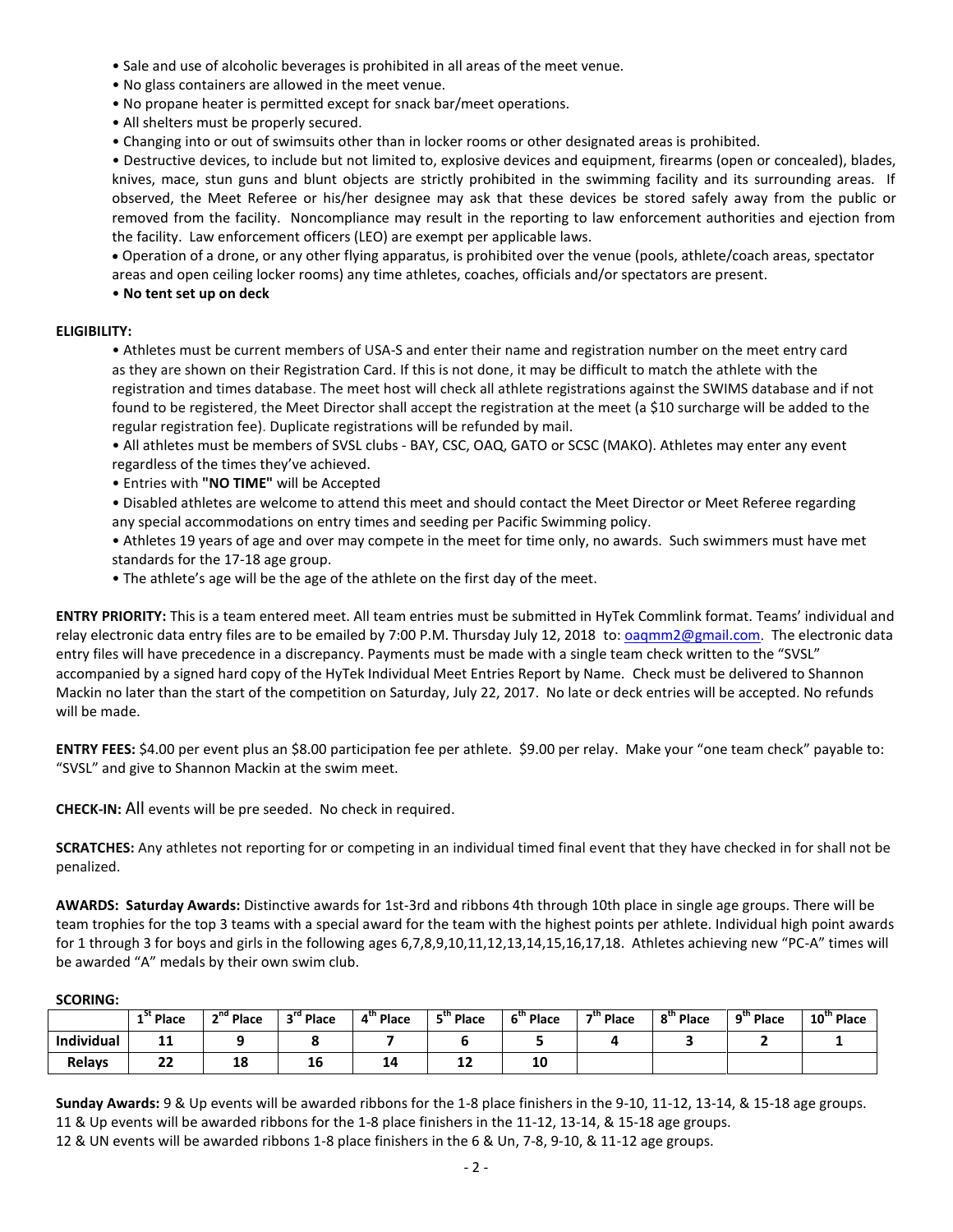Open events will be awarded ribbons for the 1-8 place finishers in the 6 & Un.,7-8, 9-10, 11-12, 13-14, & 15-18 age groups.

## **ADMISSION:** Free. **Program will be available at [http://www.ospreyaquatics.com](http://www.ospreyaquatics.com/) for download**

**SNACK BAR & HOSPITALITY:** A snack bar will be available throughout the competition. Coaches and working deck officials will be provided lunch. Water will be available to timers and volunteers.

**MISCELLANEOUS:** No overnight parking is allowed. Facilities will not be provided after meet hours.

### **EVENT SUMMARY**

|               | <b>SATURDAY</b> |               |                 | <b>SUNDAY</b>     |                 |                  |                 |
|---------------|-----------------|---------------|-----------------|-------------------|-----------------|------------------|-----------------|
| 8 & UN        | $9 - 10$        | $11 - 12$     | 13-18           | <b>8 &amp; UN</b> | $9 - 10$        | $11 - 12$        | $13 - 18$       |
| 100 M.R.      | 200 M.R.        | 200 M.R.      | 200 M.R.        | <b>200 FREE</b>   | <b>200 FREE</b> | 400 IM           | 400 IM          |
| <b>25 FLY</b> | <b>50 FLY</b>   | <b>50 FLY</b> | <b>100 FLY</b>  | <b>50 BREAST</b>  | 50 BREAST       | <b>200 FREE</b>  | <b>200 FREE</b> |
| 25 BACK       | 50 BACK         | 50 BACK       | 100 BACK        | 100 IM            | 100 IM          | <b>50 BREAST</b> | 200 BREAST      |
| 100 IM        | 100 IM          | 100 IM        | 200 IM          | 100 BACK          | 100 BACK        | 100 IM           | 100 BACK        |
| 25 BREAST     | 50 BREAST       | 50 BREAST     | 100 BREAST      | <b>100 FLY</b>    | <b>100 FLY</b>  | 200 BREAST       | <b>100 FLY</b>  |
| 25 FREE       | 50 FREE         | 50 FREE       | <b>100 FREE</b> | <b>100 FREE</b>   | <b>200 FREE</b> | 100 BACK         | <b>100 FREE</b> |
| 100 F.R.      | 200 F.R.        | 200 F.R.      | 200 F.R.        | 50 BACK           | 50 BACK         | <b>100 FLY</b>   | 200 IM          |
|               |                 |               |                 | 100 BREAST        | 200 IM          | <b>100 FREE</b>  | 200 BACK        |
|               |                 |               |                 | <b>50 FLY</b>     | 100 BREAST      | 50 BACK          | 100 BREAST      |
|               |                 |               |                 | 50 FREE           | <b>50 FLY</b>   | 200 IM           | <b>200 FLY</b>  |
|               |                 |               |                 |                   | 50 FREE         | 200 BACK         | 50 FREE         |
|               |                 |               |                 |                   | <b>500 FREE</b> | 100 BREAST       | <b>500 FREE</b> |
|               |                 |               |                 |                   |                 | <b>50 FLY</b>    |                 |
|               |                 |               |                 |                   |                 | <b>200 FLY</b>   |                 |
|               |                 |               |                 |                   |                 | 50 FREE          |                 |
|               |                 |               |                 |                   |                 | <b>500 FREE</b>  |                 |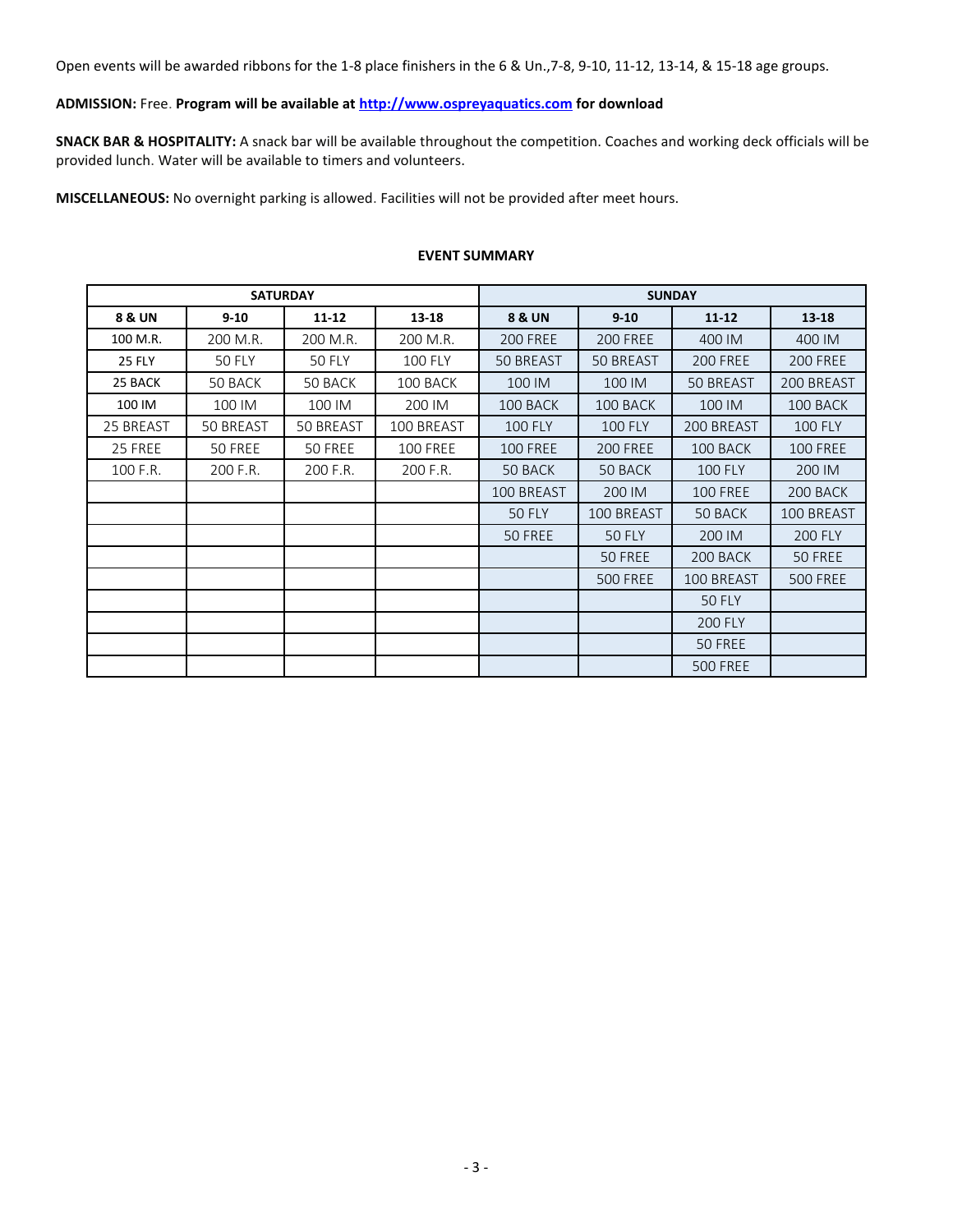# **Saturday, July 21, 2017**

| <b>GIRLS</b><br><b>EVENT#</b> | <b>EVENT</b>      | <b>BOYS</b><br><b>EVENT#</b> | <b>GIRLS</b><br><b>EVENT#</b> | <b>EVENT</b>    | <b>BOY</b><br><b>EVEN</b> |
|-------------------------------|-------------------|------------------------------|-------------------------------|-----------------|---------------------------|
| $\mathbf{1}$                  | 15-18 200 M.R.    | $\overline{2}$               | 53                            | 9-10 50 Breast  | 54                        |
| 3                             | 13-14 200 M.R.    | 4                            | 55                            | 7-8 25 Breast   | 56                        |
| 5                             | 11-12 200 M.R.    | 6                            | 57                            | 6 & U 25 Breast | 58                        |
| $\overline{\mathbf{z}}$       | 9-10 200 M.R.     | 8                            | 59                            | 15 & O 100 Free | 60                        |
| 9                             | 8 & U 100 M.R.    | 10                           | 61                            | 13-14 100 Free  | 62                        |
| 11                            | 15 & O 100 Fly    | 12                           | 63                            | 11-12 50 Free   | 64                        |
| 13                            | 13-14 100 Fly     | 14                           | 65                            | 9-10 50 Free    | 66                        |
| 15                            | 11-12 50 Fly      | 16                           | 67                            | 7-8 25 Free     | 68                        |
| 17                            | 9-10 50 Fly       | 18                           | 69                            | 6 & U 25 Free   | 70                        |
| 19                            | 7-8 25 Fly        | 20                           | 71                            | 15-18 200 F.R.  | 72                        |
| 21                            | 6& U 25 Fly       | 22                           | 73                            | 13-14 200 F.R.  | 74                        |
| 23                            | 15 & O 100 Back   | 24                           | 75                            | 11-12 200 F.R.  | 76                        |
| 25                            | 13-14 100 Back    | 26                           | 77                            | 9-10 200 F.R.   | 78                        |
| 27                            | 11-12 50 Back     | 28                           | 79                            | 8 & U 100 F.R.  | 80                        |
| 29                            | 9-10 50 Back      | 30                           |                               |                 |                           |
| 31                            | 7-8 25 Back       | 32                           |                               |                 |                           |
| 33                            | 6& U 25 Back      | 34                           |                               |                 |                           |
| 35                            | 15 & O 200 IM     | 36                           |                               |                 |                           |
| 37                            | 13-14 200 IM      | 38                           |                               |                 |                           |
| 39                            | 11-12 100 IM      | 40                           |                               |                 |                           |
| 41                            | 9-10 100 IM       | 42                           |                               |                 |                           |
| 43                            | 7-8 100 IM        | 44                           |                               |                 |                           |
| 45                            | 6 & U 100 IM      | 46                           |                               |                 |                           |
| 47                            | 15 & O 100 Breast | 48                           |                               |                 |                           |
| 49                            | 13-14 100 Breast  | 50                           |                               |                 |                           |
| 51                            | 11-12 50 Breast   | 52                           |                               |                 |                           |

| <b>GIRLS</b><br><b>EVENT#</b> | <b>EVENT</b>    | <b>BOYS</b><br><b>EVENT#</b> |
|-------------------------------|-----------------|------------------------------|
| 53                            | 9-10 50 Breast  | 54                           |
| 55                            | 7-8 25 Breast   | 56                           |
| 57                            | 6 & U 25 Breast | 58                           |
| 59                            | 15 & O 100 Free | 60                           |
| 61                            | 13-14 100 Free  | 62                           |
| 63                            | 11-12 50 Free   | 64                           |
| 65                            | 9-10 50 Free    | 66                           |
| 67                            | 7-8 25 Free     | 68                           |
| 69                            | 6 & U 25 Free   | 70                           |
| 71                            | 15-18 200 F.R.  | 72                           |
| 73                            | 13-14 200 F.R.  | 74                           |
| 75                            | 11-12 200 F.R.  | 76                           |
| 77                            | 9-10 200 F.R.   | 78                           |
| 79                            | 8 & U 100 F.R.  | 80                           |
|                               |                 |                              |